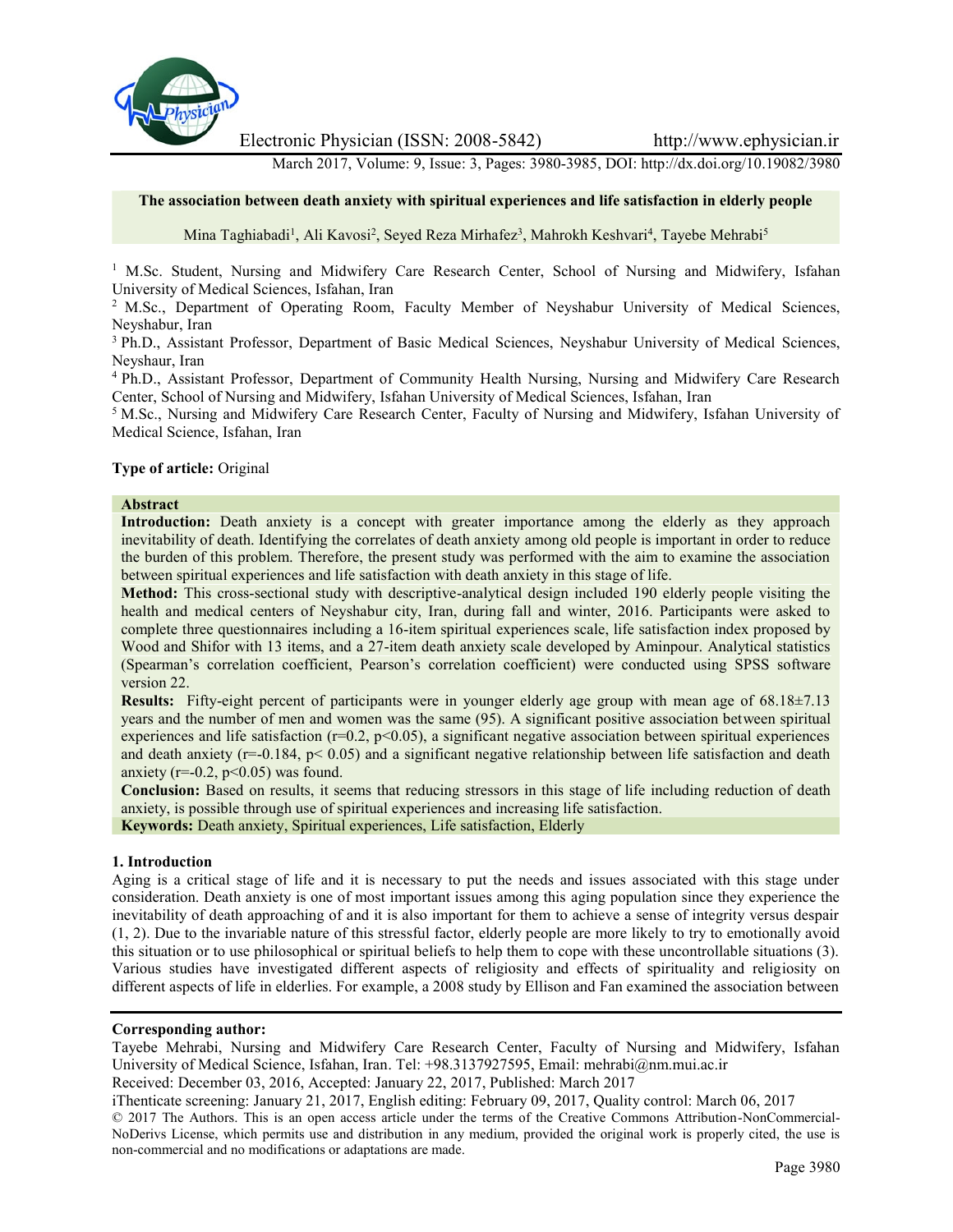spiritual experiences and psychological well-being in America, and found that each unit increase in daily spiritual experiences was associated with 31% higher chance of not being distressed (4). These strongly support the hypothesis that daily spiritual experiences scale (DSES) is related to positive psychological effects and death anxiety could be influenced by spiritual experiences. On the other hand, death anxiety could be influenced by satisfaction with life, since acceptance of one's own life could influence fear of death and help the person to confront death (5). A 2005 study by Cohen and Colleagues studied the associations between death anxiety and life satisfaction with religion among certain faith traditions in Italy, and stated that life satisfaction was inversely correlated to death anxiety (6). A 2013 study by Leik also investigated the relationship between aspects of meaning in life and death anxiety among young adults. The author pointed out that the search for meaning in life was significantly associated with fear of one's own death and dying (7). Degree of life satisfaction is variable in the elderly due to some changes in the shape and function of the body and its organs with aging, which impair performance capacity and the ability to cope with the environment. These changes lead to physical and mental dependence on others (8). The ability to cope with these changes determines the success in accomplishment of a sense of integrity versus despair and satisfaction with life in elderly people (2). The population of senior citizens is increasingly growing and one of the important challenges for them is fear of death and death anxiety. This factor has a critical role in mental health maintenance among elderly people. Therefore, identification, evaluation and control of factors affecting death anxiety, is important to reduce the burden of this problem in daily life of older adults. Evidence suggest that spirituality and life satisfaction could be effective in reducing death anxiety. Spirituality is increased through years of life, and elderly people have more mature spiritual experiences. On the other hand, satisfaction with life and acceptance of one's own life could prepare old people for confronting their death. Thus, in the present study, we aimed to evaluate these variables, which are more closely related to personal and experiential aspects of life, and their association with death anxiety among elderly people.

# **2. Material and Methods**

# *2.1. Research design and participants*

This descriptive-analytical study was conducted during fall and winter, 2016 among elderly people visiting the health and medical centers of Neyshabur, Iran. Using quota sampling method and with assumption of 20% attrition rate, a convenience sample of 250 participants were selected and questionnaires were distributed. Of 250 subjects, 190 elderly people aged 60-93 years with no physical or mental disorder and experiencing no stressful incident within the previous year (based on score of less than 150 in Holmes and Rahe scale) were included in the final analysis.

# *2.2. Instrument*

Daily spiritual experiences scale (DSES) was used to assess spirituality. This scale consists of 16 items developed by Underwood and Teresi in 2002, for multi-dimensional evaluation of spirituality. Concepts such as perceived connection with God, inner balance, fear, gratitude and forgiveness are evaluated through this scale. Using a Likert scoring system, the overall score ranges from 16.6 to 96 with higher scores indicating more spiritual experiences. The internal consistency reliability estimate with alpha coefficient was 0.91, which is very high and it was significant. DSES scale and Allport and Ross religious orientation questionnaire were evaluated simultaneously, and results showed correlation coefficient of 0.71 between scores in both scales for all subjects, suggesting a good construct validity. In order to assess life satisfaction, life satisfaction index (LSI) revised by Wood and Shifor in 1969 was used, consisting of 13 items. A good construct validity has been reported for this scale among 75 elderly citizens in Kashan, Iran, using known-groups comparison method (F=121.66, p<0.001). The reliability estimated with Cronbach's alpha was reported to be 0.79. In this study, a 0-1-2 scoring system was used and the overall score ranged from 0 to 26, with higher scores indicating higher life satisfaction. Death anxiety scale consisting of 27 items was used to assess the signs of death anxiety. This scale was developed by Aminpour et al. in 2013 with 4 main components including fear of death consequences, fear of being killed, fear of punishment after death and fear of sudden death. Validity of this scale was measured in a sample of 250 subjects with mean age of 22.9 years, and validity of 0.85 was reported for 27-item scale. In order to test the reliability of the scale for the purpose of the present study, retest method was used. Questionnaires were completed by 20 subjects of the studied population and after 2 weeks, they were asked to complete the same questionnaire again. After statistical analysis, Cronbach's alpha of 0.86 was obtained. A 5- point Likert scale is used for scoring and the sum of scores indicates the level of death anxiety (0-27 very low death anxiety, 28-44 low death anxiety, 45-63 medium death anxiety, 64-81 high death anxiety, 82-108 very high death anxiety).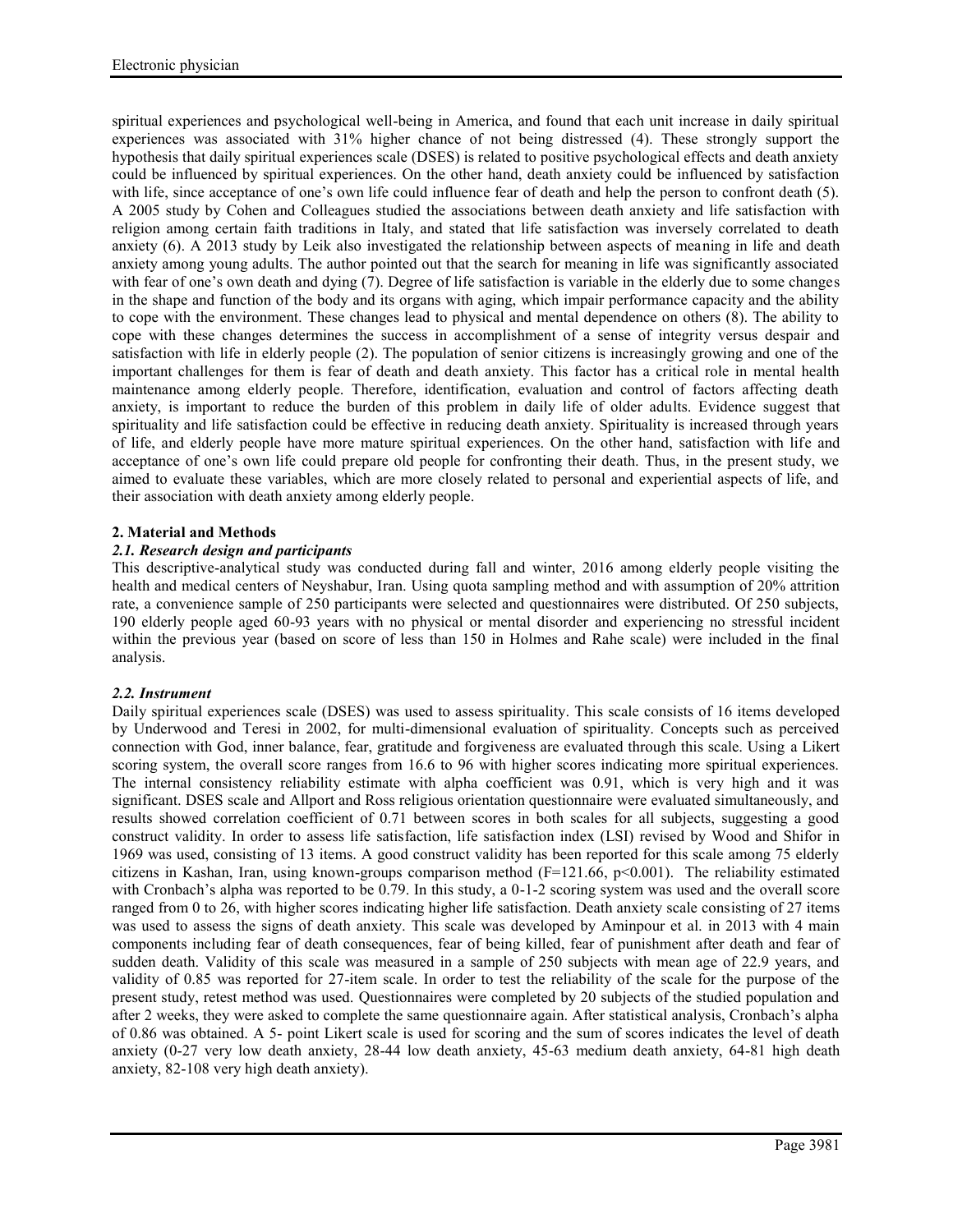# *2.3. Ethics of research*

With permission of The Ethics Committee of Isfahan Nursing and Midwifery school ((Registration code: 394720), the main investigator visited health and medical centers in certain times of the day and the aim of the research was explained, and informed consent was obtained and data was collected.

### *2.4. Statistical analysis*

Analysis was performed by SPSS, 22 software package (IBM© Corp., Armonk, NY, USA) and descriptive and analytical tests (Spearman and Pearson correlation coefficients) were used.

### **3. Results**

The mean age of participants was  $68.18\pm7.8$  years. Of participants who had informal literacy with the highest frequency in terms of education level, there were 28.9%. The majority of the participants (44.2%) were retired, 58.2% were married and were living with their family and 57.4% were of medium economic status. Based on results, the overall mean life satisfaction was  $14.11\pm5.9$ . The mean of spiritual experiences was  $78\pm8.7$  and the total mean of death anxiety was 56.9±24.5 (Table1). Significant inverse relationships between spiritual experiences and death anxiety ( $r=-0.18$ ,  $p=0.04$ ) and between life satisfaction and death anxiety ( $r=-0.2$ ,  $p=0.002$ ) were observed. In univariate analysis of variance to examine the association between spiritual experiences and life satisfaction with death anxiety, it was found that with each unit increase in life satisfaction, one-unit decrease in death anxiety occurred and with each unit increase in spiritual experiences, a mean reduction of 0.09 was observed in death anxiety.

| Variable              |       | Mean  | <b>SD</b> |
|-----------------------|-------|-------|-----------|
| Life Satisfaction     | Women | 78.13 | 6.18      |
|                       | Men   | 59.14 | 5.67      |
|                       | Total | 11.14 | 5.4       |
| Spiritual Experiences | Women | 77    | 8         |
|                       | Men   | 78    | 8         |
|                       | Total | 78    | 8.7       |
| Death Anxiety         | Women | 58.7  | 28.5      |
|                       | Men   | 55.3  | 19.2      |
|                       | Total | 56.9  | 24.5      |

**Table 1.** Mean and Standard deviation of spiritual experiences, life satisfaction and death anxiety in participants.

#### **4. Discussion**

In this study, the mean spiritual experiences score was 78.04±8.7, indicating high level of spiritual experiences among participants. This finding is in line with the results found by Skarupsk (2015) showing a high degree of spiritual experiences in studied elderly (the mean score of 5 out of 6) (19). This confirms the fact that in late life, a reorientation towards spirituality occurs and spiritual perspective becomes increasingly important, which could be due to the physical changes and also changes in the person's role in life, death of loved ones and many other outcomes associated with aging  $(9)$ . The mean score of life satisfaction was  $14.2±5.9$ , indicating that a medium level of life satisfaction exists among participants. The results of Golshahi et al. (2014) in the city of Borujen and Hajizadeh Meymandi et al. (2012) in Yazd showed that the mean score of life satisfaction among the elderly living in Borujen was 22.43±7.23 and among elderly women in Yazd city, was 16.18±0.52, respectively. The findings of the present study were consistent with those works which, with similar statistical population in terms of age, religion and nationality, reported a medium level of life satisfaction among participants. Erikson's theory states that aging is associated with life review phenomenon, and starts around the age of 60 and the person seeks to find meaning, significance and value in life which leads to life satisfaction (20). On the other hand, old people use coping mechanisms to overcome the problems and they are more flexible in the face of frustration, and their emotional capacity increases with age, which could lead to life satisfaction in old age (21). The mean death anxiety score was 56.93±24.5 indicating a medium level of death anxiety among participants in the present study. In a 2016 study by Saini et al., to examine death anxiety and associated factors in elderly people in Panjab, Pakistan, it was reported that the mean score of death anxiety was  $22.7\pm4.69$ , which indicates a moderate level of death anxiety. The results of the present study are consistent with this finding, and show that death anxiety is relatively high among the elderly (22). In this study, the association between spiritual experiences, life satisfaction with death anxiety was examined to show that there are two distinct ways to successfully manage death anxiety among the elderly. As expected,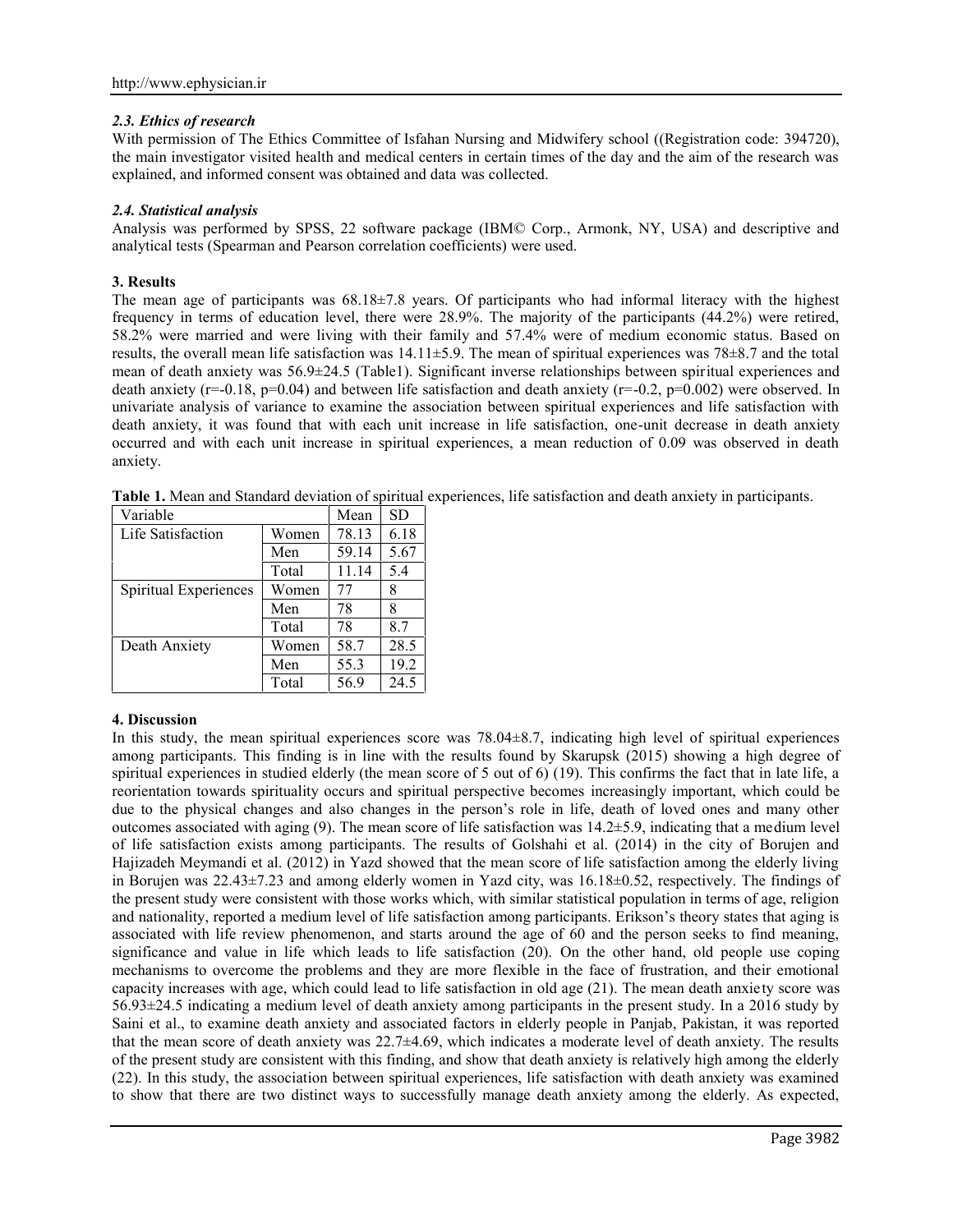spiritual experiences in late adulthood were effective in dealing with death anxiety. Spiritual experiences which are experimental and subjective and dependent on a person's ideology, have effects on death anxiety as an unavoidable fear. Most studies have examined the associations between religion and death anxiety, and various aspects of religiosity have been investigated. For example, a 2014 study by Henrie and Patrick stated that while a significant positive effect of religious doubt on death anxiety was seen, no significant association was found between religiosity and death anxiety. Also, in a 2011study by Dehkordi et al., a significant inverse association between death anxiety and internal religious orientation, and a significant positive relation between death anxiety and external religious orientation was observed (23). A 2013 study by Morie on 100 full-time or part-time students of psychology in Doblin University showed that no significant association existed between internal and external religious orientation and any of the variables associated with death anxiety, life satisfaction and psychological health. Also, in another study in 2010 by Azaiza et al. on elderly Arab Muslims living in Israel, religiousness was not associated with anxiety regarding death and dying (24). On the other hand, there are few studies examining the essence and content of spiritual experiences. For example, a 2014 study by Mahbub et al., investigated the link between spiritual experiences and death anxiety in hemodialysis patients and reported a negative association between death and spirituality (25). A 2006 study by Wink et al., on elderly people living in California, U.S.A, found no significant association between spirituality, either alone or in combination with belief in afterlife, and death anxiety. However, this result may have been due to inconsistency between spirituality and belief in afterlife as two distinct aspects of belief (26). In studies regarding the association between death anxiety and religion, behavioral indices and participation in religious organizations such as the frequency of attending religious rituals have been used, which could be done due to different motives and could explain the inconsistency in results across studies. But research on spiritual experiences has led to confirmative results, since the focus is primarily on personal and experimental aspects, and these experiences are stable and permanent. Considering the importance of spiritual values and skills as necessary aspects of clinical care in nursing, using the experimental aspect of spirituality and recognition, and reinforcement of this aspect in aging through controlling stressors such as death anxiety could be important among strategies in nursing care. Considering meaning and purpose in life and high self-esteem lead to less anxiety regarding death, the association between life satisfaction and death anxiety have been examined. A 2005 study by Cohen et al, with the aim to examine the association between internal and external religious beliefs, belief in afterlife, death anxiety and life satisfaction in 375 participants aged 13- 25 years in Rome (6), and in another 2009 study by Moreno et al., to investigate factors associated with death anxiety in the institutionalized and noninstitutionalized elderly in Spain, showed that life satisfaction is inversely associated with death anxiety (27). Also, a 2014 study by Satomi regarding the relation between identity and death attitude in elderly citizens in Japan, found that acceptance of one's own life, lowers fear of death and prepares the person to face death. The results of the present study are in line with these previous works and could be explained by the Erikson theory suggesting that successful resolution of integrity versus despair crisis in old age is associated with decreased death anxiety (20).

# **5. Conclusions**

The results showed an inverse association between life satisfaction and death anxiety and also a direct relation between spiritual experiences and death anxiety. Considering the important role of spirituality in old age and the close relationship between nursing staff and older adults, it is suggested that spiritual experiences and higher life satisfaction are used to confront with stressors in this critical stage of life and to enhance the quality of life. Further studies regarding the effects of different aspects of religion, spirituality and quality of life on experiences during old age are warranted.

# **Acknowledgments:**

This study (Registration code: 394720) is the result of an M.Sc. thesis of nursing, conducted with the cooperation of Isfahan University of Medical Sciences and Neyshabur University of Medical Sciences. Also, we would like to thank dear Mrs. Orouji for her contribution as statistical analyst in this project.

# **Conflict of Interest:**

There is no conflict of interest to be declared.

# **Authors' contributions:**

All authors contributed to this project and article equally. All authors read and approved the final manuscript.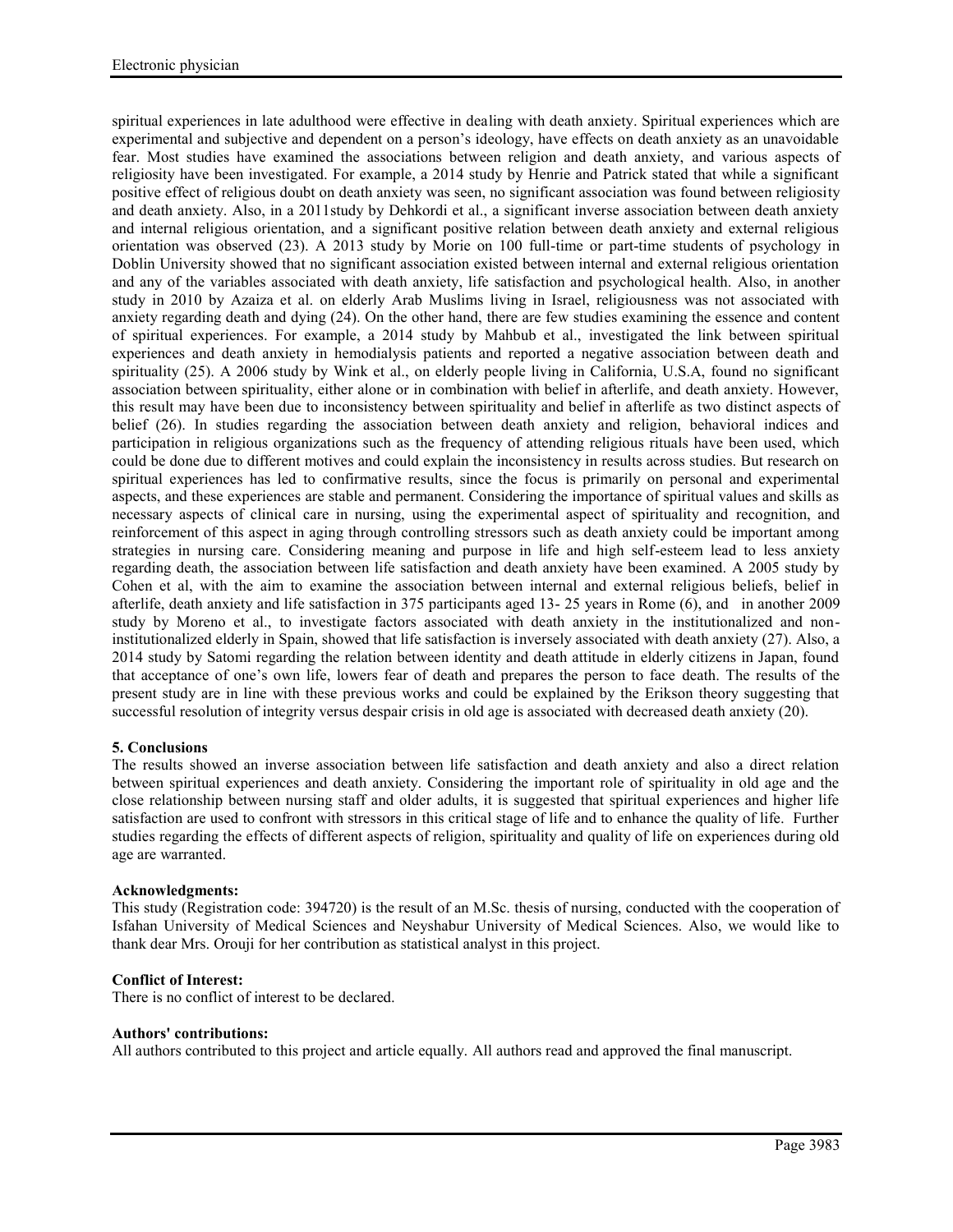#### **References:**

- 1) Missler M, Stroebe M, Geurtsen L, Mastenbroek M, Chmoun S, Van Der Houwen K. Exploring death anxiety among elderly people: A literature review and empirical investigation. Omega (Westport). 2011- 2012; 64(4): 357-79. doi: 10.2190/OM.64.4.e. PMID: 22530298.
- 2) Nakagi S, Tada T. Relationship between identity and attitude toward death in Japanese senior citizens. J Med Invest. 2014; 61(1-2): 103-17. PMID: 24705756.
- 3) Hoffmann G. Basic Geriatric nursing. United States of America: Mosby; 2008: 317.
- 4) Ellison CG, Fan D. Daily spiritual experiences and psychological well-being among US adults. Social Indicators Research. 2008; 88(2): 247-71. doi: 10.1007/s11205-007-9187-2.
- 5) Borg C, Fagerström C, Balducci C, Burholt V, Ferring D, Weber G, et al. Life satisfaction in 6 European countries: the relationship to health, self-esteem, and social and financial resources among people (aged 65- 89) with reduced functional capacity. Geriatr Nurs. 2008; 29(1): 48-57. doi: 10.1016/j.gerinurse.2007.05.002. PMID: 18267177.
- 6) Cohen AB, Pierce JD, Chambers J, Meade R, Gorvine BJ, Koenig HG. Intrinsic and extrinsic religiosity, belief in the afterlife, death anxiety, and life satisfaction in young Catholics and Protestants. Journal of Research in Personality. 2005; 39(3): 307-24. doi: 10.1016/j.jrp.2004.02.005.
- 7) Lyke J. Associations among aspects of meaning in life and death anxiety in young adults. Death studies. 2013; 37(5): 471-82. doi: 10.1080/07481187.2011.649939. PMID: 24517566.
- 8) Pampel FC. Rights of the elderly: Infobase Publishing; 2008.
- 9) Nelson-Becker H, Nakashima M, Canda ER. Spiritual assessment in aging: A framework for clinicians. Journal of Gerontological Social Work. 2006; 48(3-4): 331-47. doi: 10.1300/J083v48n03\_04. PMID: 17210536.
- 10) Lehto RH, Stein KF. Death anxiety: an analysis of an evolving concept. Res Theory Nurs Pract. 2009; 23(1): 23-41. doi: 10.1891/1541-6577.23.1.23. PMID: 19418886.
- 11) Kim SY. Effects of Death Anxiety and Meaning of Life on Somatization of Grandparent Raising Grandchildren. J Korean Acad Nurs. 2015; 45(2): 262-70. doi: 10.4040/jkan.2015.45.2.262. PMID: 25947188.
- 12) Brown AJ, Shen MJ, Ramondetta LM, Bodurka DC, Giuntoli RL, Diaz-Montes T. Does death anxiety affect end-of-life care discussions? Int J Gynecol Cancer. 2014; 24(8): 1521-6. doi: 10.1097/IGC.0000000000000250. PMID: 25188890.
- 13) Koenig H, King D, Carson VB. Handbook of religion and health. Oup Usa; 2012.
- 14) Mansurnejad Z, Kajbaf M. The relationship of religious orientation (intrinsic, extrinsic) and gender with death anxiety among students. Research in Cognitive and Behavioural Science. 2012; 2(1(2)): 55-64.
- 15) Dezutter J, Soenens B, Luyckx K, Bruyneel S, Vansteenkiste M, Duriez B, et al. The role of religion in death attitudes: Distinguishing between religious belief and style of processing religious contents. Death Stud. 2009; 33(1): 73-92. doi: 10.1080/07481180802494289. PMID: 19140293.
- 16) Henrie J, Patrick JH. Religiousness, religious doubt, and death anxiety. Int J Aging Hum Dev. 2014; 78(3): 203-27. doi: 10.2190/AG.78.3.a. PMID: 25265678.
- 17) Subaşı F, Hayran O. Evaluation of life satisfaction index of the elderly people living in nursing homes. Arch Gerontol Geriatr. 2005; 41(1): 23-9. doi: 10.1016/j.archger.2004.10.005. PMID: 15911035.
- 18) Meléndez JC, Tomás JM, Oliver A, Navarro E. Psychological and physical dimensions explaining life satisfaction among the elderly: A structural model examination. Arch Gerontol Geriatr. 2009; 48(3): 291-5. doi: 10.1016/j.archger.2008.02.008. PMID: 18359108.
- 19) Skarupski KA, Fitchett G, Evans DA, Mendes de Leon CF. Race differences in the association of spiritual experiences and life satisfaction in older age. Aging Ment Health. 2013; 17(7): 888-95. doi: 10.1080/13607863.2013.793285. PMID: 23627686, PMCID: PMC4545598.
- 20) Angelini V, Cavapozzi D, Corazzini L, Paccagnella O. Age, health and life satisfaction among older Europeans. Soc Indic Res. 2012; 105(2): 293-308. doi: 10.1007/s11205-011-9882-x. PMID: 22207782, PMCID: PMC3228960.
- 21) Moore G. The relationship between religious orientation, coping style, and psychological health on death anxiety and life satisfaction. 2013.
- 22) Saini P, Patidar AB, Kaur R, Kaur M, Kaur J. Death Anxiety and Its Associated Factors among Elderly Population of Ludhiana City, Punjab. Indian Journal of Gerontology. 2016; 30(1).
- 23) Aliakbari Dehkordi M, Oraki M, Barghi irani Z. Relation betweereligious orientation with anxiety about death, and alienation in aged peoples (seniors) in Tehran. 2011; 1(2): 140-59.